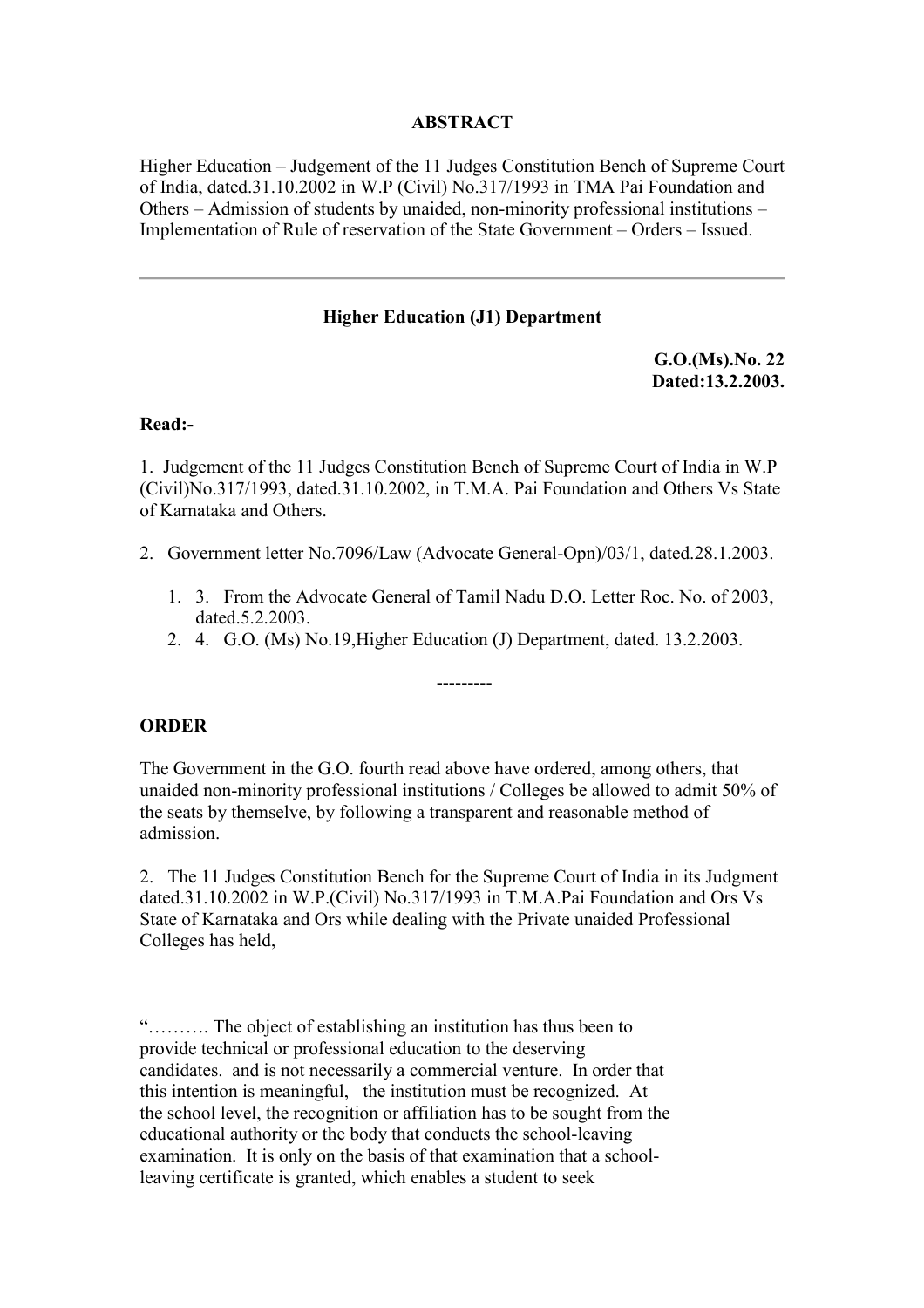admission in further courses of study after school. A college or a professional educational institution has to get recognition from the concerned university, which normally requires certain conditions to be fulfilled before recognition. It has been held that conditions of affiliation or recognition, which pertain to the academic and educational character of the institution and ensure uniformity, efficiency and excellence in educational courses are valid and that they do not violate even the provisions of Article 30 of the Constitution: but conditions that are laid down for granting recognition should not be such as may lead to govermental control of the administration of the private educational institutions." *(Para 70 of the Supreme Court Judgement)*

3. Taking into consideration the law held by the Supreme Court of India, the Government direct that the managements of the unaided non-minority institutions while making admissions by themselve as ordered in the G.O. fourth read above, should implement the Rule of reservation (Communal reservation) of the State Government.

(By order of the Governor)

### **V.K.SUBBURAJ, SECRETARY TO GOVERNMENT.**

To

The Director of Technical Education , Chennai-25

The Registrar, Anna University, Chennai-25

The Director of Medical Education,Chennai-6

The Director of Agriculture, Chennai-6

The Director of Animal Husbandry, Chennai-

The Registrars of all Universities of Tamil Nadu

The Chairman/Chairperson of all the unaided professional colleges.

through (The Director of Technical Education, Chennai-25

The Director of Medical Education,Chennai-6.

The Director of Legal Studies, Chennai